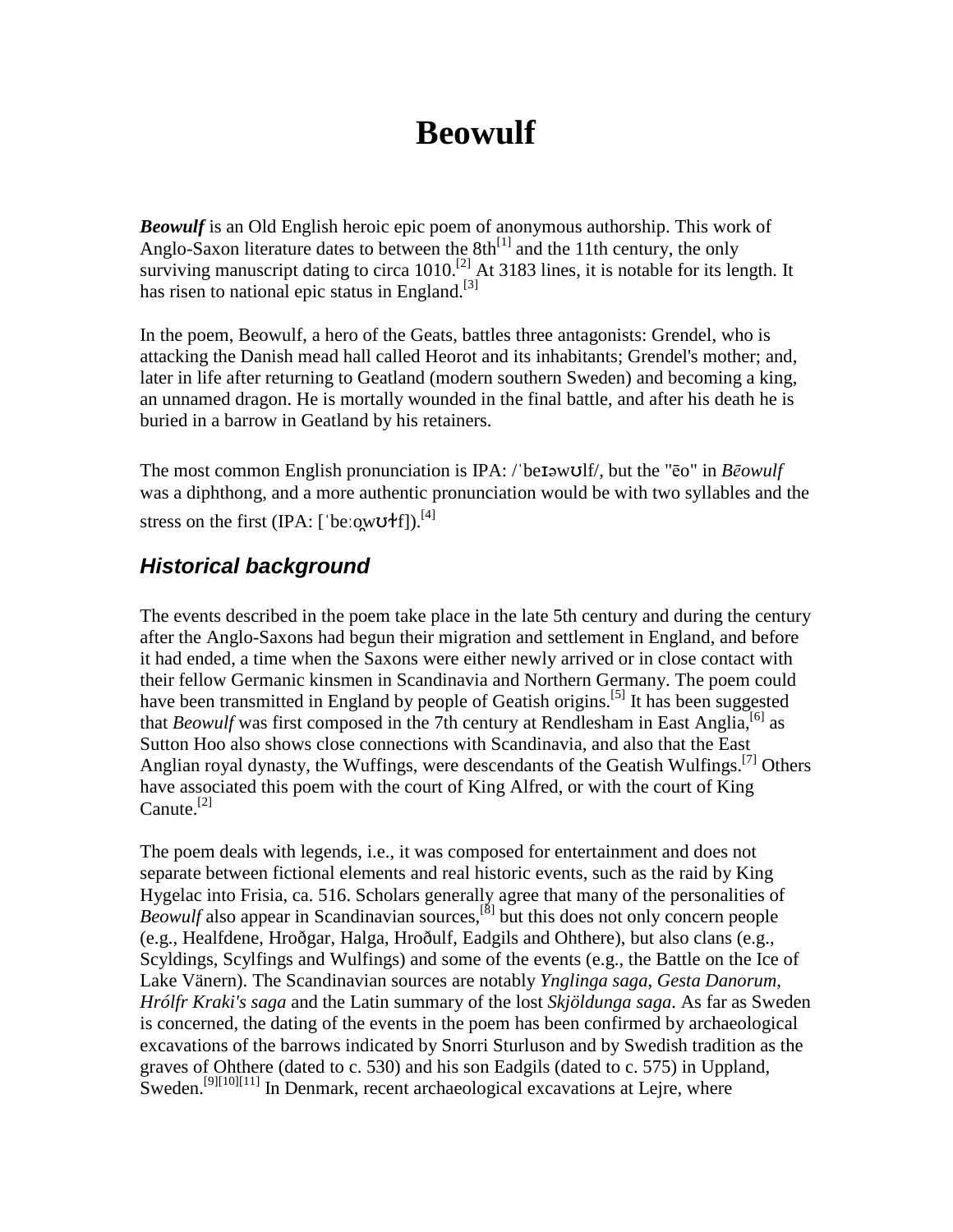Scandinavian tradition located the seat of the Scyldings, i.e., Heorot, have revealed that a hall was built in the mid-6th century, exactly the time period of *Beowulf*.<sup>[12]</sup> Three halls, each about 50 metres long, were found during the excavation.<sup>[12]</sup>

The majority view appears to be that people such as King Hroðgar and the Scyldings in *Beowulf* are based on real people in 6th century Scandinavia. [13] Like the *Finnsburg Fragment* and several shorter surviving poems, *Beowulf* has consequently been used as a source of information about Scandinavian personalities such as Eadgils and Hygelac, and about continental Germanic personalities such as Offa, king of the continental Angles.

Nineteenth-century archeological evidence may confirm elements of the *Beowulf* story. Eadgils was buried at Uppsala, according to Snorri Sturluson. When Eadgils' mound (to the left in the photo) was excavated in 1874, the finds supported *Beowulf* and the sagas. They showed that a powerful man was buried in a large barrow, c 575, on a bear skin with two dogs and rich grave offerings. These remains include a Frankish sword adorned with gold and garnets and a tafl game with Roman pawns of ivory. He was dressed in a costly suit made of Frankish cloth with golden threads, and he wore a belt with a costly buckle. There were four cameos from the Middle East which were probably part of a casket. This would have been a burial fitting a king who was famous for his wealth in Old Norse sources. Ongenþeow's barrow (to the right in the photo) has not been excavated.<sup>[9][10]</sup>

### **The Beowulf manuscript**

*Beowulf* was written in England, but is set in Scandinavia. It is an epic poem told in historical perspective; a story of epic events and of great people of a heroic past. Although the author is unknown, its themes and subject matter are generally believed to be formed through oral tradition, the passing down of stories by scops (tale singers) and is considered partly historical. At the same time some scholars argue that, rather than transcription of the tale from the oral tradition by a literate monk, *Beowulf* reflects an original interpretation of the story by the poet.<sup>[1][14]</sup> M. H. Abrams and Stephen Greenblatt argue in their introduction to *Beowulf* in the *Norton Anthology of English Literature* that, "The poet was reviving the heroic language, style, and pagan world of ancient Germanic oral poetry [...] it is now widely believed that *Beowulf* is the work of a single poet who was a Christian and that his poem reflects well-established Christian tradition."<sup>[15]</sup> Beowulf is undoubtedly a Christian hero as he is mentioned in many Christian manuscripts.Some scholars have questioned calling *Beowulf* a purely Germanic epic. Sivert Hagen, in his essay *Classical Names and Stories in the Beowulf*, argues that labeling the poem as only Germanic ignores connections between classical literature and *Beowulf*. He gives as an example Beowulf's story of his swimming match against Breca which, he argues, has roots in both Germanic and classical culture. The name Breca derives itself from the Germanic word *brandung*, which ultimately translates to "Swimmer, King of the Waves."[16] At the same time, he argues, the tale might be a variation of the mythical contest between Hercules and Achelous – both have four key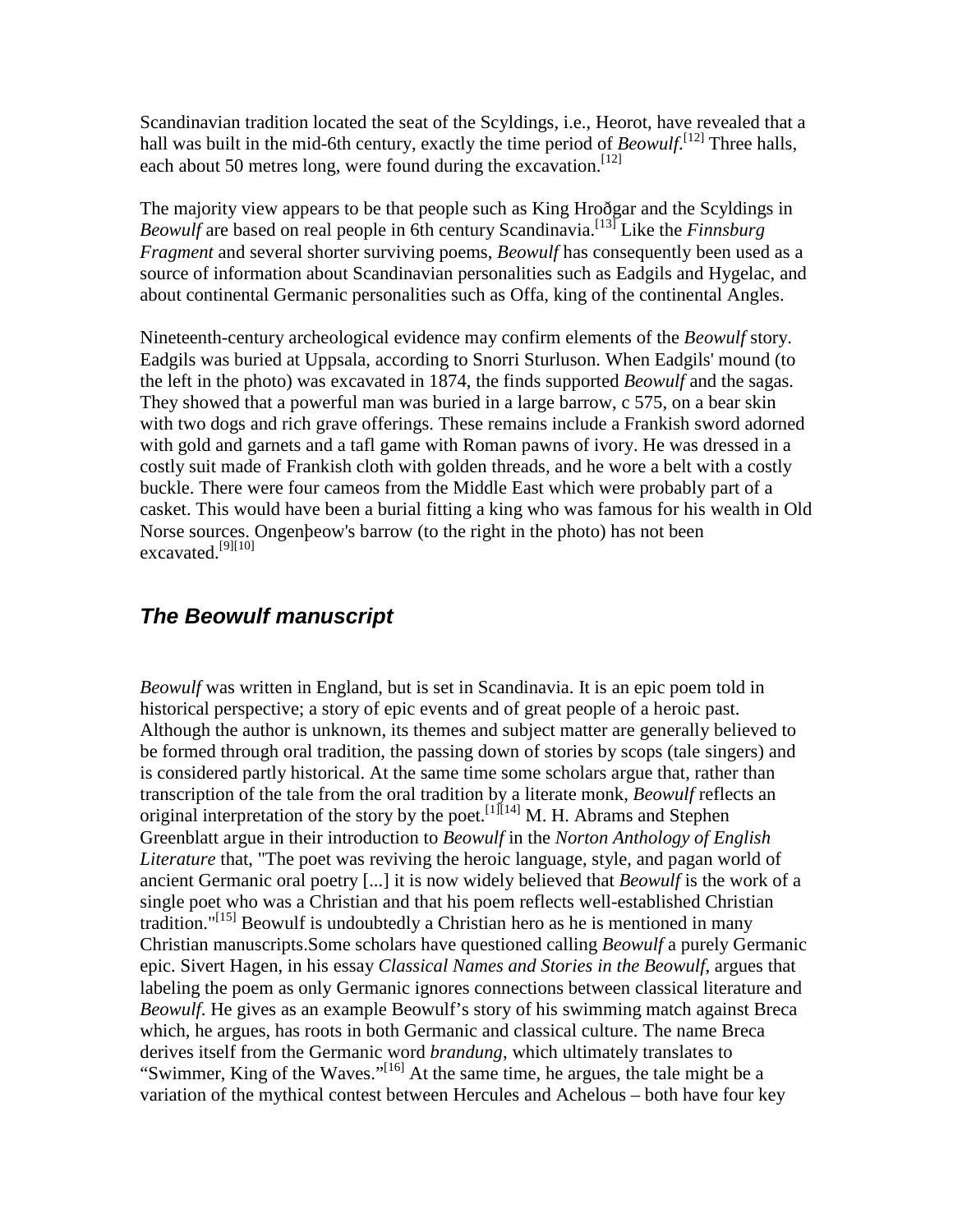elements: "a hero, a river-god (Breca), a contest, and victory of the hero."<sup>[17]</sup> Hagen also argues that the name Grendel could be construed to contain a Latin epithet that translates to "huge monster."<sup>[18]</sup>

The poem is known only from a single manuscript, which is estimated to date from close to AD 1000. Kiernan has argued from an examination of the manuscript that it was the author's own working copy. He dated the work to the reign of Canute the Great.<sup>[2]</sup> The poem appears in what is today called the *Beowulf* manuscript or Nowell Codex (British Library MS Cotton Vitellius A.xv), along with other works. The manuscript is the product of two different scribes transcribing an earlier original, the second scribe taking over at line 1939 of *Beowulf*.

The spellings in the poem mix the West Saxon and Anglian dialects of Old English, though they are predominantly West Saxon, as are other Old English poems copied at the time. The earliest known owner is the 16th century scholar Laurence Nowell, after whom the manuscript is named, though its official designation is *Cotton Vitellius A.XV* because it was one of Robert Bruce Cotton's holdings in the middle of the 17th century. It suffered damage in the Cotton Library fire at Ashburnham House in 1731. Since then, parts of the manuscript have crumbled along with many of the letters. Rebinding efforts, though saving the manuscript from much degeneration, have nonetheless covered up other letters of the poem, causing further loss. Kevin Kiernan, Professor of English at the University of Kentucky is foremost in the computer digitization and preservation of the manuscript (the Electronic Beowulf Project<sup>[20]</sup>), using fiber optic backlighting to further reveal lost letters of the poem.

Icelandic scholar Grímur Jónsson Thorkelin made the first transcriptions of the manuscript in 1786 and published the results in 1815, working under a historical research commission of the Danish government. He made one himself, and had another done by a professional copyist who knew no Anglo-Saxon. Since that time, the manuscript has crumbled further, and the Thorkelin transcripts remain a prized secondary source for Beowulf scholars. The recovery of at least 2000 letters can be attributed to these transcripts. Their accuracy has been called into question, however (e.g., by Chauncey Brewster Tinker in *The Translations of Beowulf*, a comprehensive survey of 19th century translations and editions of *Beowulf*), and the extent to which the manuscript was actually more readable in Thorkelin's time is unclear.

### **Oral tradition**

The question of whether *Beowulf* was passed down through the oral tradition prior to its present print form has been the subject of much debate. Indeed, the scholarly discussion about *Beowulf* in the context of the oral tradition was extremely active throughout the 1960s and 1970s.

Many scholars, including D.K. Crowne, have proposed the idea that the poem was passed down from recitation to recitation under the theory of Oral-Formulaic Composition,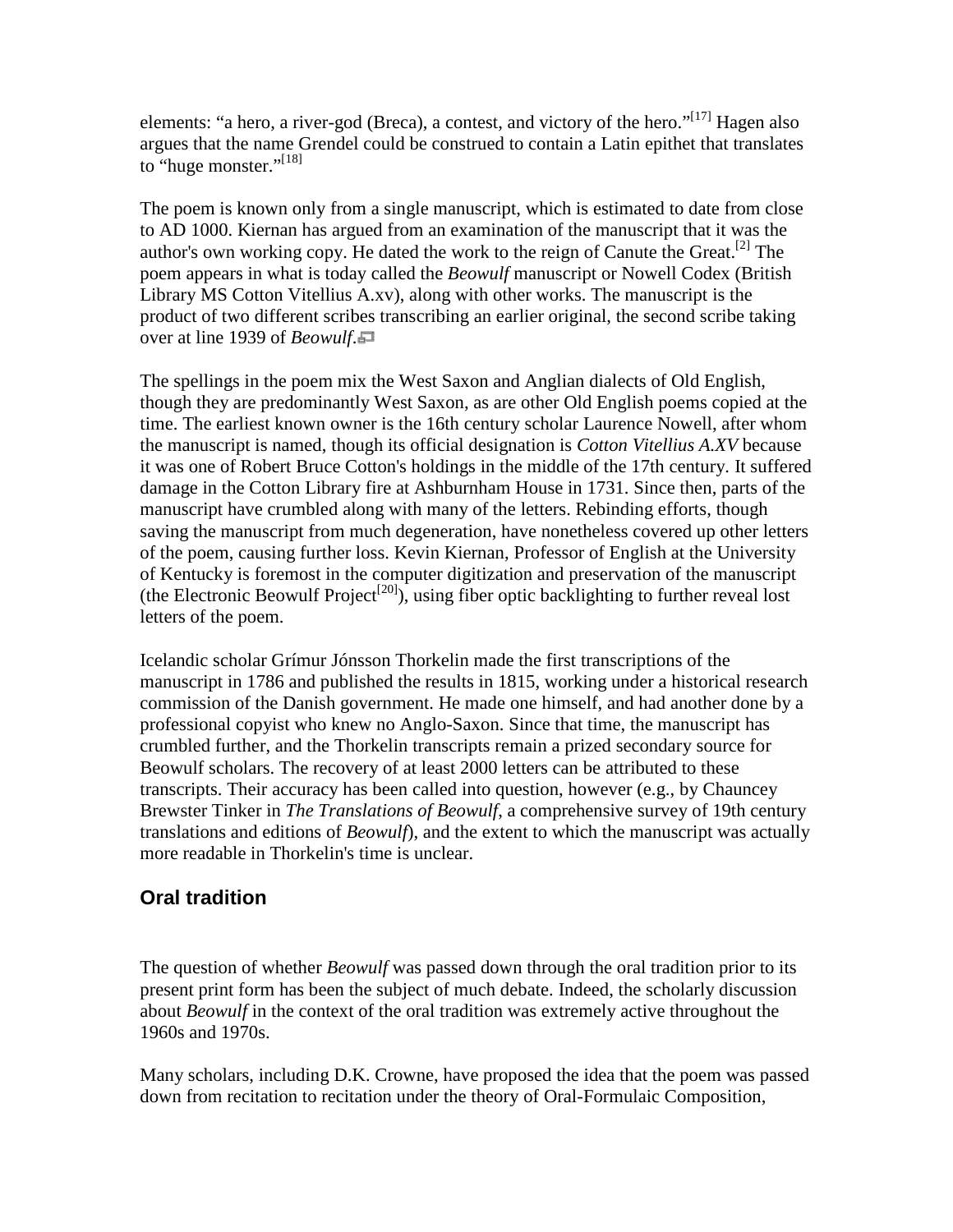which hypothesizes that epic poems were (at least to some extent) improvised by whoever was reciting them. In his landmark work, *The Singer of Tales*, scholar Albert Lord says that while "analysis of *Beowulf* does indicate oral composition", whether it was composed using themes and formulas akin to Oral-Formulaic Composition is more suspect.[21] Examination of *Beowulf* and other Anglo-Saxon poetry for proof of the use of oral-formulaic composition has yielded mixed results. While "themes" of individual passages depicting similar events (the "donning of armor", or the particularly studied "hero on the beach" formula) do exist across Anglo-Saxon and other Germanic works, some have been rejected as true oral-formulaic patterns. Some thus conclude that Anglo-Saxon poetry is a mix of oral-formulaic and literate patterns arguing that the poems both were composed on a word-by-word basis and followed larger formulae and patterns.<sup>[22]</sup>

Larry Benson argued that the interpretation of *Beowulf* as an entirely formulaic work diminishes the ability of the reader to analyze the poem in a holistic manner. Instead, he proposed that other pieces of Germanic literature contain "kernels of tradition" from which *Beowulf* borrows and expands upon.<sup>[23][24]</sup>

A few years later, Ann Watts published a book in which she argued against the imperfect application of traditional, Homeric, oral-formulaic theory to Anglo-Saxon poetry. She also argued that the two traditions are not comparable and should not be regarded as such.<sup>[25][26]</sup> Thomas Gardner agreed with Watts, in a paper published four years later which argued that the *Beowulf* text is of too varied a nature to be completely constructed from formulae and themes.<sup>[27][28]</sup>

John Miles Foley, in a more recent article, argued that "each poetic tradition has its own kind of theme and is comparable with the units of other traditions only to a certain extent."<sup>[29]</sup>

Similar stories (which some may consider alternate versions of the story) may have also arisen out of oral tradition, including the story of Bödvar Bjarki who, though of Norwegian as opposed Swedish origin, arrived in Denmark to slay a terrible beast that had been attacking the court.[*citation needed*]

### **Translation history**

In 1805 Sharon Turner translated selected verses into English. <sup>[30]</sup> This was followed in 1814 by J.J. Conybeare who published an edition "in English paraphrase and Latin verse translation." [30] In 1815, Grímur Jónsson Thorkelin published the first complete edition in Latin. [30] Nikolaj Frederik Severin Grundtvig reviewed this edition in 1815 and created the first complete verse translation in Danish in 1820. [30] In 1837, J. M. Kemble created an important literal translation in English.  $^{[30]}$  In 1895, William Morris & A. J. Wyatt's published the ninth English translation. [30]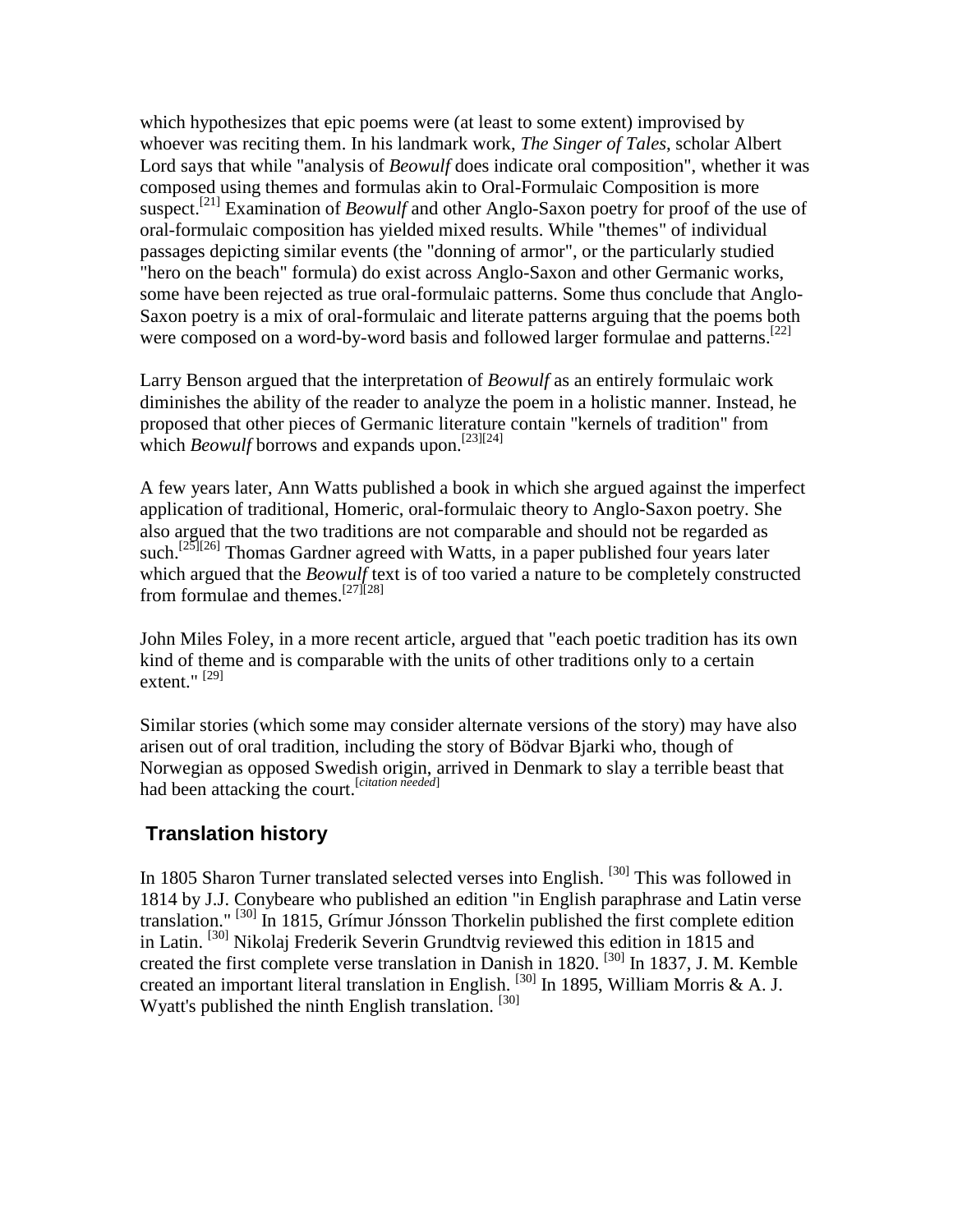### **Form and metre**

*Main article: Alliterative verse*

An Old English poem such as *Beowulf* is very different from modern poetry. Anglo-Saxon poets typically used alliterative verse, a form of verse that uses alliteration as the principal structuring device to unify lines of poetry, as opposed to other devices such as rhyme. This is a technique in which the first half of the line (the a-verse) is linked to the second half (the b-verse) through similarity in initial sound. In addition, the two halves are divided by a caesura:

#### **"** Oft **Sc**yld **Sc**efing \\ **sc**eaþena þreatum **"**

The poet has a choice of epithets or formulae to use in order to fulfill the alliteration. When speaking or reading Old English poetry, it is important to remember for alliterative purposes that many of the letters are not pronounced the same way as they are in modern English. The letter "h", for example, is always pronounced (Hroðgar: HROTH-gar), and the digraph "cg" is pronounced like "dj", as in the word "edge". Both f and s vary in pronunciation depending on their phonetic environment. Between vowels or voiced consonants, they are voiced, sounding like modern v and z, respectively. Otherwise they are unvoiced, like modern f in "fat" and s in "sat". Some letters which are no longer found in modern English, such as thorn,  $\beta$ , and eth,  $\delta$  — representing both pronunciations of modern English "th", as in "cloth" and "clothe" — are used extensively both in the original manuscript and in modern English editions. The voicing of these characters echoes that of f and s. Both are voiced (as in "clothe") between other voiced sounds: oðer, laþleas, suþern. Otherwise they are unvoiced (as in "cloth"): þunor, suð, soþfæst.

Kennings are also a significant technique in *Beowulf.* They are evocative poetic descriptions of everyday things, often created to fill the alliterative requirements of the metre. For example, a poet might call the sea the "swan-road" or the "whale-road"; a king might be called a "ring-giver." There are many kennings in *Beowulf*, and the device is typical of much of classic poetry in Old English, which is heavily formulaic. The poem also makes extensive use of elided metaphors.

J.R.R Tolkien argued that the poem is an elegy.  $\left[1\right]$ 

### **As an epic**

Beowulf is considered an epic poem in that the main character is a historic hero who travels great distances to prove his strength at impossible odds against supernatural demons and beasts. The poet who composed Beowulf, while objective in telling the tale, nonetheless utilizes a certain style to maintain excitement and adventure within the story.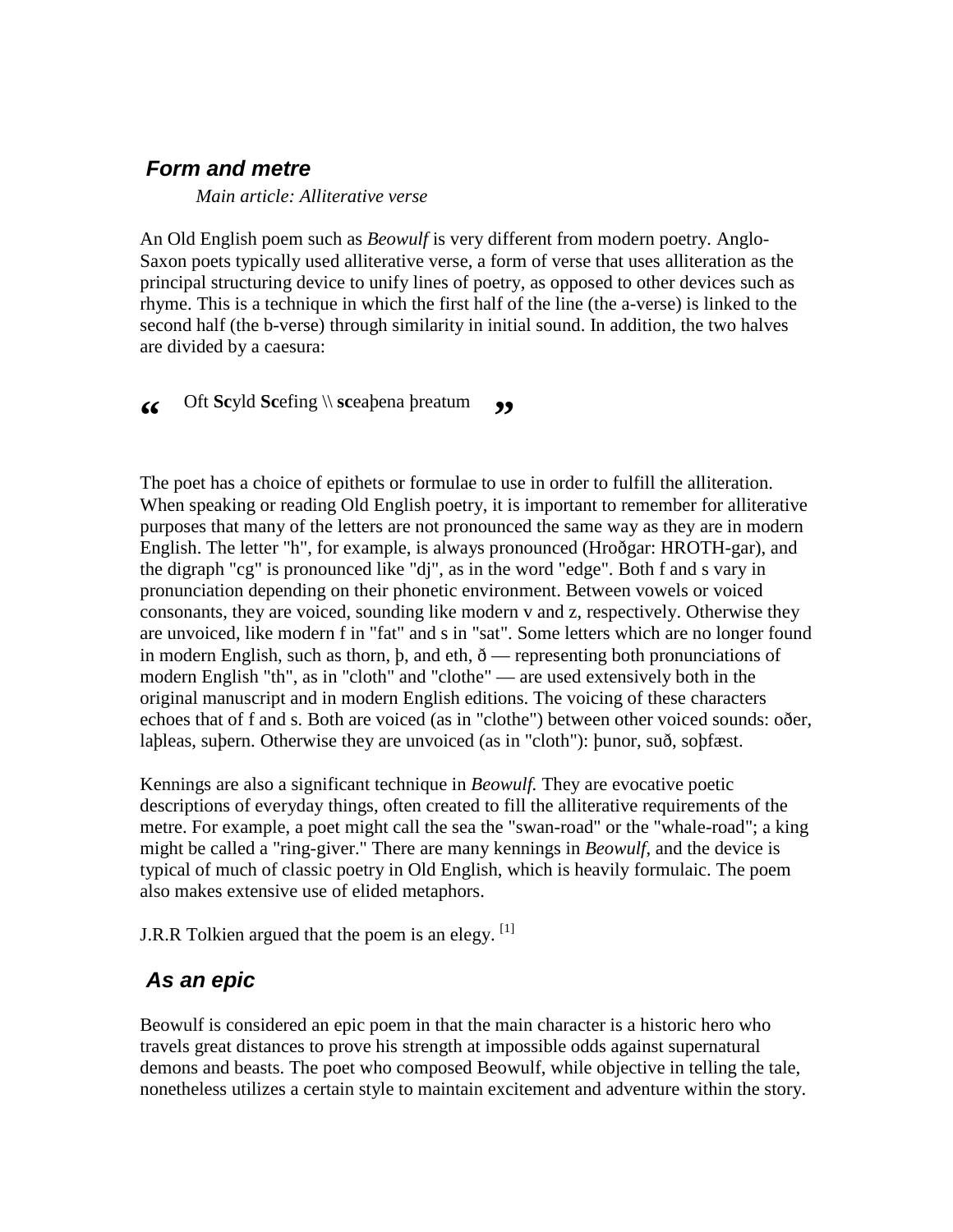An elaborate history of characters and their lineages are spoken of, as well as their interactions with each other, debts owed and repayed, and deeds of valour.

### **Academic questions, themes and characters**

### **Themes and questions**

In historical terms, the poem's characters would have been Germanic pagans, (the historical events of the poem took place before the Christianization of Scandinavia). *Beowulf* thus depicts a Germanic warrior society, in which the relationship between the lord of the region and those who served under him was of paramount importance. M. H. Abrams and Stephen Greenblatt note that:

Although Hrothgar and Beowulf are portrayed as morally upright and enlightened Pagans, they fully espouse and frequently affirm the values of Germanic heroic poetry. In the poetry depicting warrior society, the most important of human relationships was that which existed between the warrior - the thane - and his lord, a relationship based less on subordination of one man's will to another's than on mutual trust and respect. When a warrior vowed loyalty to his lord, he became not so much his servant as his voluntary companion, one who would take pride in defending him and fighting in his wars. In return, the lord was expected to take care of his thanes and to reward them richly for their valor.<sup>[31]</sup>

This society was strongly defined in terms of kinship; if someone was killed, it was the duty of surviving kin to exact revenge either with their own lives or through weregild, a reparational payment.<sup>[31]</sup>

Stanley B. Greenfield (Professor of English, University of Oregon) has suggested that references to the human body throughout *Beowulf* emphasize the relative position of thanes to their lord. He argues that the term "shoulder-companion" could refer to both a physical arm as well as a thane (Aeschere) who was very valuable to his lord (Hrothgar). With Aeschere's death, Hrothgar turns to Beowulf as his new "arm." <sup>[32]</sup> In addition Greenfield argues, the foot is used for the opposite effect, only appearing four times in the poem. It is used in conjunction with Unferth (a man described by Beowulf as weak, traitorous, and cowardly). Greenfield notes that Unferth is described as "at the king's feet" (line 499). Unferth is also a member of the foot troops, who, throughout the story, do nothing and "generally serve as backdrops for more heroic action." [33]

At the same time, Richard North (Professor of English, University College London) argues that the *Beowulf* poet interpreted "Danish myths in Christian form" (as the poem would have served as a form of entertainment for a Christian audience), and states: "As yet we are no closer to finding out why the first audience of *Beowulf* liked to hear stories about people routinely classified as damned. This question is pressing, given [...] that Anglo-Saxons saw the Danes as 'heathens' rather than as foreigners."<sup>[34]</sup> Grendel's mother and Grendel are described as descendants of Cain, a fact which some scholars link to The Cain Tradition. [35]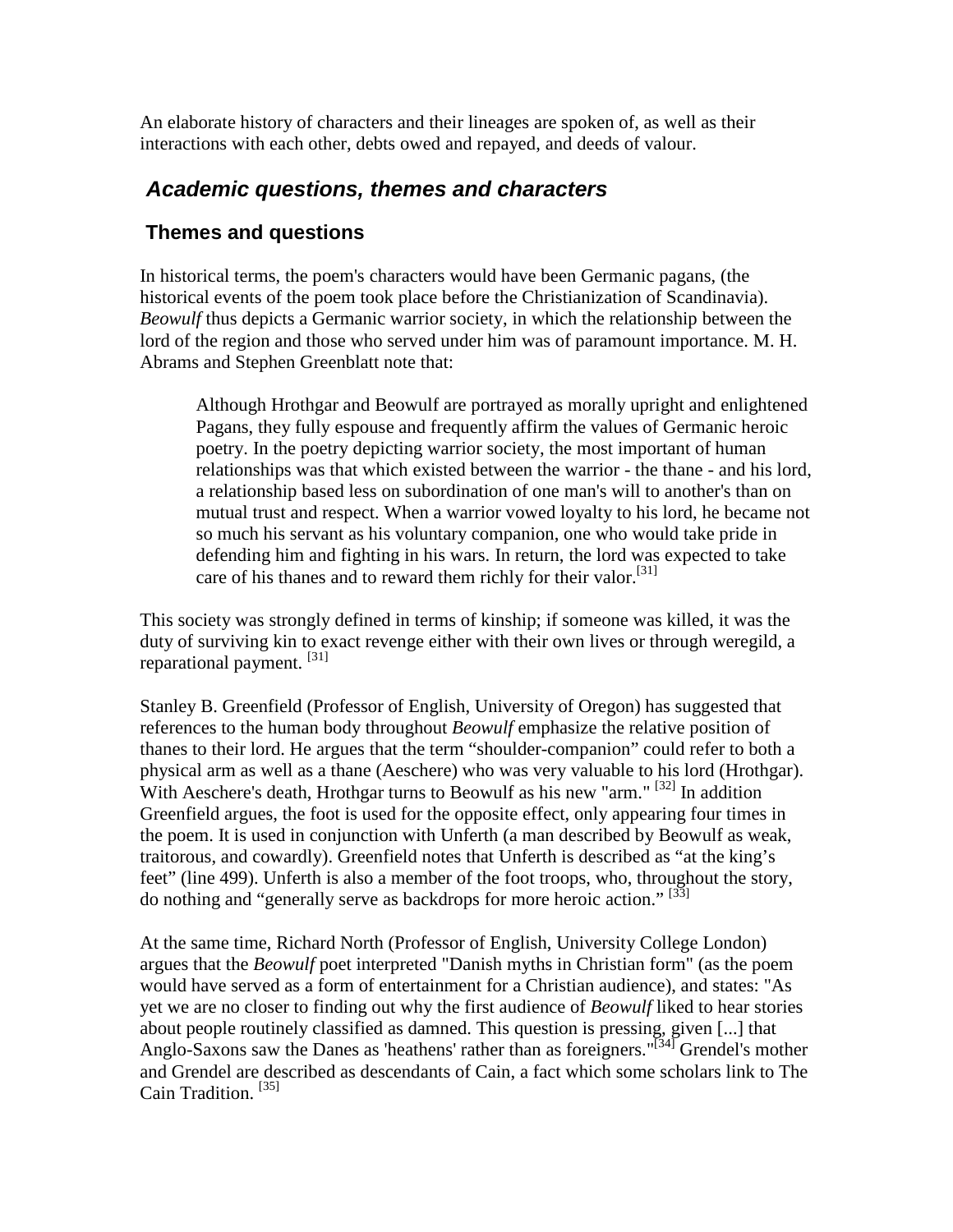Allen Cabaniss argues that there are several similarities between *Beowulf* and the Bible. First he argues, for similarities between Beowulf and Jesus: both are brave and selfless in overcoming the evils that oppose them, and both are kings that die to save their people. [36] Secondly, he argues for a similarity between part of *The Book of Revelation* ("shall have their part in the lake which burneth with fire and brimstone: which is the second death." Revelation 21:8) and the home of Grendel and Grendel's mother. <sup>[37]</sup> Third, he compares the words of Jesus in the Gospel of Luke (when he pardons those who call for his crucifixion) to the portion of the poem when (before plunging into the perilous lake) Beowulf forgives his enemy, Unferth. [38]

Scholars disagree, however, as to the meaning and nature of the poem: a Christian work but set in a Pagan context? The questions suggests that the conversion from Pagan beliefs to Christian ones was a very slow and gradual process over several centuries, and it remains unclear the ultimate nature of the poems message in respects to religious belief at the time it was written. Robert F. Yeager (Professor of literature, University of North Carolina at Asheville) notes the facts that form the basis for these questions: "That the scribes of Cotton Vitellius A.XV were Christian is beyond doubt; and it is equally certain that Beowulf was composed in a Christianized England, since conversion took place in the sixth and seventh centuries. Yet the only Biblical references in Beowulf are to the Old Testament, and Christ is never mentioned. The poem is set in pagan times, and none of the characters is demonstrably Christian. In fact, when we are told what anyone in the poem believes, we learn that they are idol worshiping pagans. Beowulf's own beliefs are not expressed explicitly. He offers eloquent prayers to a higher power, addressing himself to the "Father Almighty" or the "Wielder of All." Were those the prayers of a pagan who used phrases the Christians subsequently appropriated? Or, did the poem's author intend to see Beowulf as a Christian Ur-hero, symbolically refulgent with Christian virtues?"<sup>[39]</sup>

#### **Characters and objects**

#### *Main article: List of characters and objects in Beowulf*

The main protagonist, whose name is Beowulf, encounters a number of characters in this poem including the antagonists Grendel and Grendel's mother, and Hroðgar, the king of the Danes and his wife Wealhþeow. He also helps to save the great hall, Heorot and is aided by the magical sword, Hrunting.

#### **Story**

#### **Structured by battles**

Jane Chance (Professor of English, Rice University) in her 1980 article "The Structural Unity of Beowulf: The Problem of Grendel's Mother" argued that there are two standard interpretations of the poem: one view which suggests a two-part structure (i.e., the poem is divided between Beowulf's battles with Grendel and with the dragon) and the other, a three-part structure (this interpretation argues that Beowulf's battle with Grendel's mother is structurally separate from his battle with Grendel).<sup>[40]</sup> Chance stated that, "this view of the structure as two-part has generally prevailed since its inception in J. R. R. Tolkien's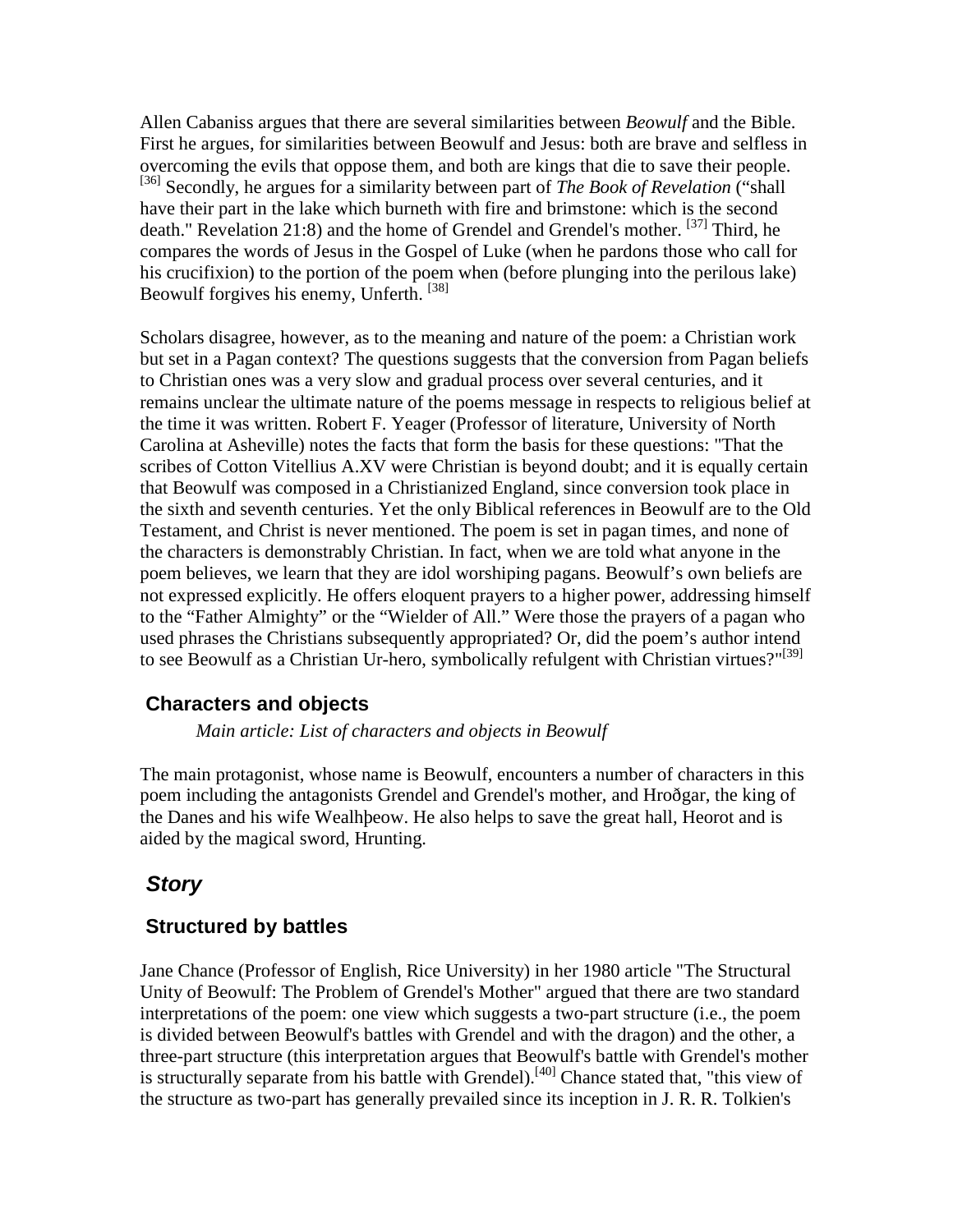*Beowulf: The Monsters and the Critics* in *Proceedings of the British Academy 22*  $(1936)$ .  $^{\text{H40}}$  In contrast, she argued that the three-part structure has become "increasingly popular."[40]

### **First battle: Grendel**

*Beowulf* begins with the story of King Hroðgar, who built the great hall Heorot for his people. In it he, his wife Wealhþeow, and his warriors spend their time singing and celebrating, until Grendel, an outcast from society who is angered by the singing, attacks the hall and kills and devours many of Hroðgar's warriors while they sleep. But Grendel dares not touch the throne of Hroðgar, because he is described as protected by God. Hroðgar and his people, helpless against Grendel's attacks, abandon Heorot.

Beowulf, a young warrior from Geatland, hears of Hroðgar's troubles and with his king's permission then leaves his homeland to help Hroðgar.

Beowulf and his men spend the night in Heorot. After they fall asleep, Grendel enters the hall and attacks, devouring one of Beowulf's men. Beowulf, who has been feigning sleep, leaps up and clenches Grendel's hand, and the two battle until it seems as though the hall might fall down. Beowulf's men draw their swords and rush to his help, but their swords do not pierce Grendel's skin, because he put a charm on all human weapons. Finally, Beowulf tears Grendel's arm from his body at the shoulder and Grendel runs to his home in the marshes to die.

### **Second battle: Grendel's mother**

The next night, after celebrating Grendel's death, Hroðgar and his men sleep in Heorot. Grendel's mother appears, however, and attacks the hall. She kills Hroðgar's most trusted warrior, Æschere, in revenge for Grendel's death.

Hroðgar, Beowulf, and their men track Grendel's mother to her lair under an eerie lake. Beowulf prepares himself for battle; he is presented with a sword, Hrunting, by a warrior called Unferð. After stipulating a number of conditions (upon his death) to Hroðgar (including the taking in of his kinsmen, and the inheritance by Unferð of Beowulf's estate), Beowulf dives into the lake. There, he is swiftly detected and attacked by Grendel's mother. Unable to harm Beowulf through his armor, Grendel's mother drags him to the bottom of the lake. There, in a cavern containing Grendel's body and the remains of many men that the two have killed, Grendel's mother and Beowulf engage in fierce combat.

Grendel's mother at first prevails, after Beowulf, finding that the sword (Hrunting) given him by Unferð cannot harm his foe, discards it in fury. Again, Beowulf is saved from the effects of his opponent's attack by his armor and, grasping a mighty sword from Grendel's mother's armory (which, the poem tells us, no other man could have hefted in battle), Beowulf beheads her. Travelling further into the lair, Beowulf discovers Grendel's corpse; he severs the head. Beowulf then returns to the surface and to his men at the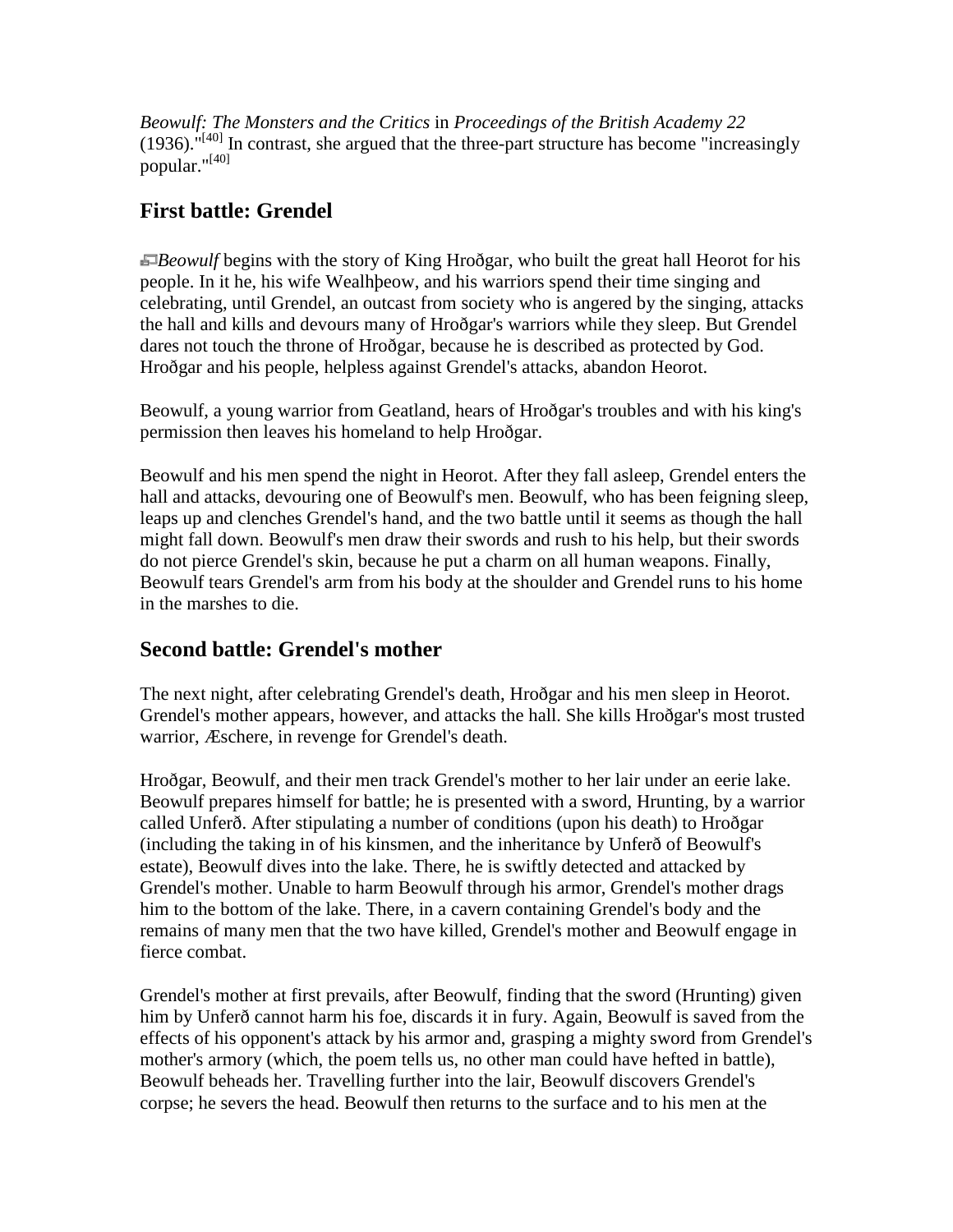"ninth hour" (l. 1600, "nōn", about 3pm).<sup>[41]</sup> He returns to Heorot, where Hroðgar gives Beowulf many gifts, including the sword Nægling, his family's heirloom.

### **Third battle: The dragon**

Beowulf returns home and eventually becomes king of his own people. One day, late in Beowulf's life, a slave steals a golden cup from the lair of an unnamed dragon (sometimes referred to as Sua) (really a wyrm, which is more of a serpent) at Earnaness. When the dragon sees that the cup has been stolen, it leaves its cave in a rage, burning up everything in sight. Beowulf and his warriors come to fight the dragon, but only one of the warriors, a brave young man named Wiglaf, stays to help Beowulf, because the rest are too afraid. Beowulf kills the dragon with Wiglaf's help, but Beowulf dies from the wounds he has received.

After he is cremated, Beowulf is buried in Geatland on a cliff overlooking the sea, where sailors are able to see his barrow. The dragon's treasure is buried with him, rather than distributed to his people, as was Beowulf's wish, because of the curse associated with the hoard.

### **Structured by funerals**

It is widely accepted that there are three funerals in *Beowulf.* [42] These funerals help to outline changes in the poem's story as well as the audiences' views on earthly possessions, battle and glory. The funerals are also paired with the three battles described above.  $[42]$  The three funerals share similarities regarding the offerings for the dead and the change in theme through the description of each funeral. Gale Owen-Crocker (Professor of Anglo-Saxon, University of Manchester) in *The Four Funerals in Beowulf* (2000) argues that a passage in the poem, commonly known as "The Lay of the Last Survivor" (lines 2247-66), is an additional funeral.<sup>[42]</sup>

## **Scyld Scefing (lines 1- 52)**

The first funeral in the poem is of Scyld Scefing (translated in some versions as "Shield Shiefson") the king of the Danes.  $\left[43\right]$  The first fitt helps the poet illustrate the settings of the poem by introducing Hrothgar's lineage. The funeral leads to the introduction of the hero, Beowulf and his confrontation with the first monster, Grendel. This passage begins by describing Scyld's glory as a "scourge of many tribes, a wrecker of mead-benches." [43] Scyld's glory and importance is shown by the prestigious death he obtains through his service as the king of the Danes. <sup>[42]</sup> His importance is proven once more by the grand funeral given to him by his people: his funeral at sea with many weapons and treasures shows he was a great soldier and an even greater leader to his people. [42] The poet introduces the concepts of a heroic society through Scyld. The possessions buried with the king are elaborately described to emphasize the importance of such items.  $[42]$  The importance of these earthly possessions are then used to establish this dead king's greatness in respect to the treasure. <sup>[42]</sup> Scyld's funeral helps the poet to elaborate on the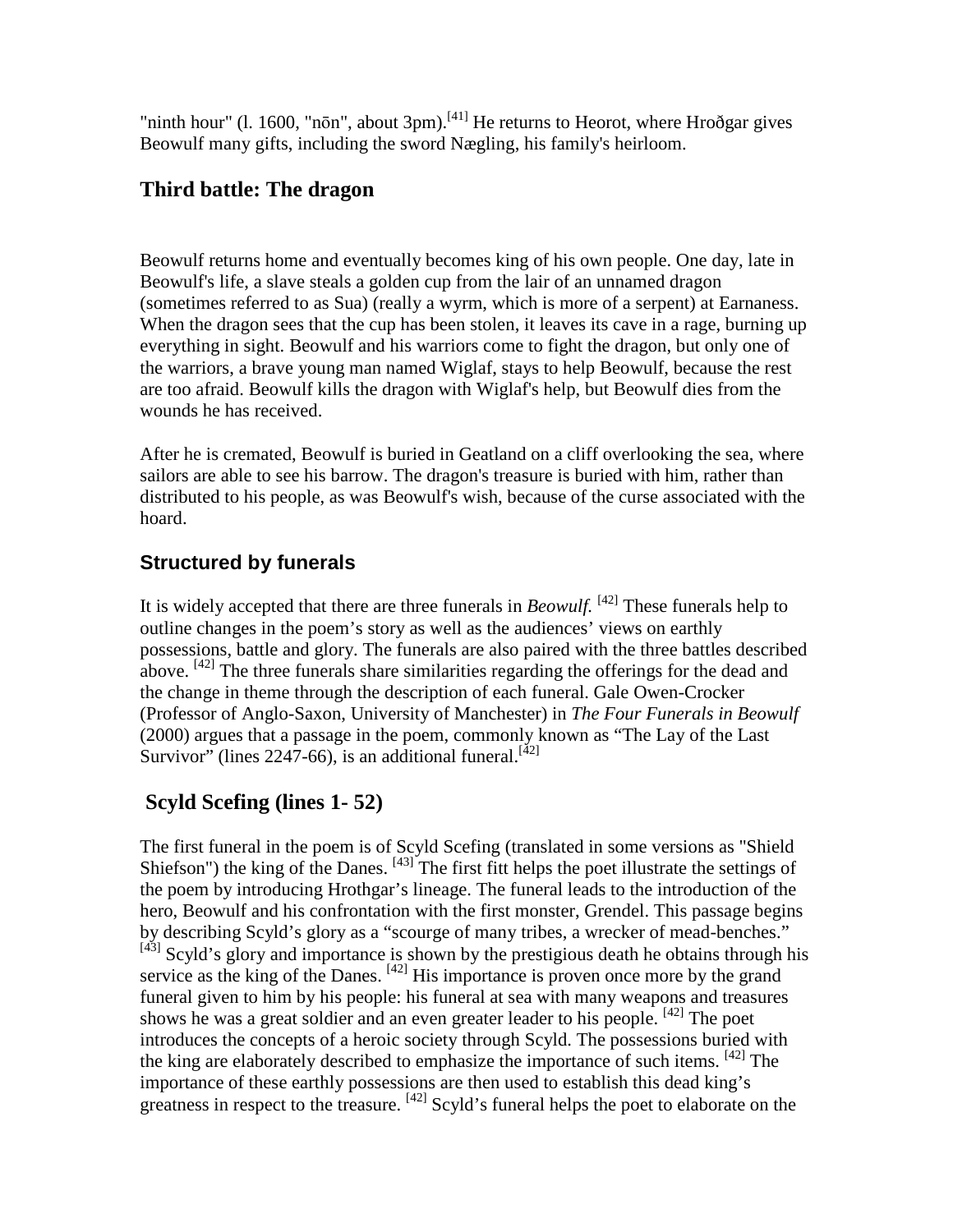glory of battle in a heroic society and how earthly possessions help define a person's importance. This funeral also helps the poet to develop the plot to lead into the confrontation between the protagonist, Beowulf, and the main antagonist, Grendel.

### **Hildeburg's kin (lines 1107-24)**

The second funeral in the poem is that of Hildeburg's kin and is the second fitt of this poem. [43] The funeral is sung in Heorot to celebrate Beowulf's victory over Grendel. It also signifies the beginning of the protagonist's battle against Grendel's mother. The death of Hildeburg's brother, son(s), and husband are the results of battle. The battle also leads to Scyld's death and mirrors the use of funeral offerings for the dead with extravagant possessions. <sup>[43]</sup> As with the Dane's king, Hildeburg's relatives are buried with their armor and gold to signify their importance. [42] However, the relatives' funeral differs from the first as it was a cremation ceremony. Furthermore, the poet focuses on the strong emotions of those who died while in battle. [43] The gory details of "heads melt[ing], gashes [springing] open…and the blood [springing] out from the body's wounds"  $[43]$  describes war as a horrifying event instead of one of glory.  $[42]$  Although the poet maintains the theme of possessions as important even in death, the glory of battle is challenged by the vicious nature of war. The second funeral displays different concepts from the first and a change of direction in the plot that leads to Beowulf's fight against Grendel's Mother.

### **Lay of the Last Survivor (lines 2247-66)**

"The Lay of the Last Survivor" is arguably an addition to the other three funerals in *Beowulf* because of the striking similarities that define the importance of the other burials.  $[42]$  The parallels that identify this passage with the other three funerals are the similar burial customs, changes in setting and plot, and changes of theme. The lament appears to be a funeral, because of the Last Survivor's description of burial offerings that are also found in the funerals of Scyld Scefing, Hildeburg's kin, and Beowulf. <sup>[42]</sup> The Last Survivor describes the many treasures left for the dead such as the weapons, armour and gold cups [43] that have strong parallels to Scyld's "well furbished ship..., bladed weapons and coats of mail" <sup>[43]</sup>, Hildeburg's Kin's "blood-plastered coats of mail [and] boar-shaped helmets."<sup>[43]</sup> and Beowulf's treasure from the dragon<sup>[43]</sup> An additional argument towards viewing this passage as a funeral lies in the statement, "tumbling hawk [and] swift horse" [43] mentioned in the poem. This is an animal offering which was a burial custom during the era of the poem. <sup>[42]</sup> Moreover this passage, like the other funerals, signifies changes in setting and plot. <sup>[42]</sup> One can also argue that it is the 3rd part to the poem since it describes the settings during the time lapse for the final battle between Beowulf and the Dragon. The poet also describes death in battle as horrifying, a concept continued from the second part of the poem, through the Last Survivor's eyes.  $^{[42]}$ 

### **Beowulf's funeral (lines 3137-82)**

The fourth and final funeral of the poem is Beowulf's funeral. After the final battle against the dragon, Beowulf receives fatal wounds and dies. The greatness of Beowulf's